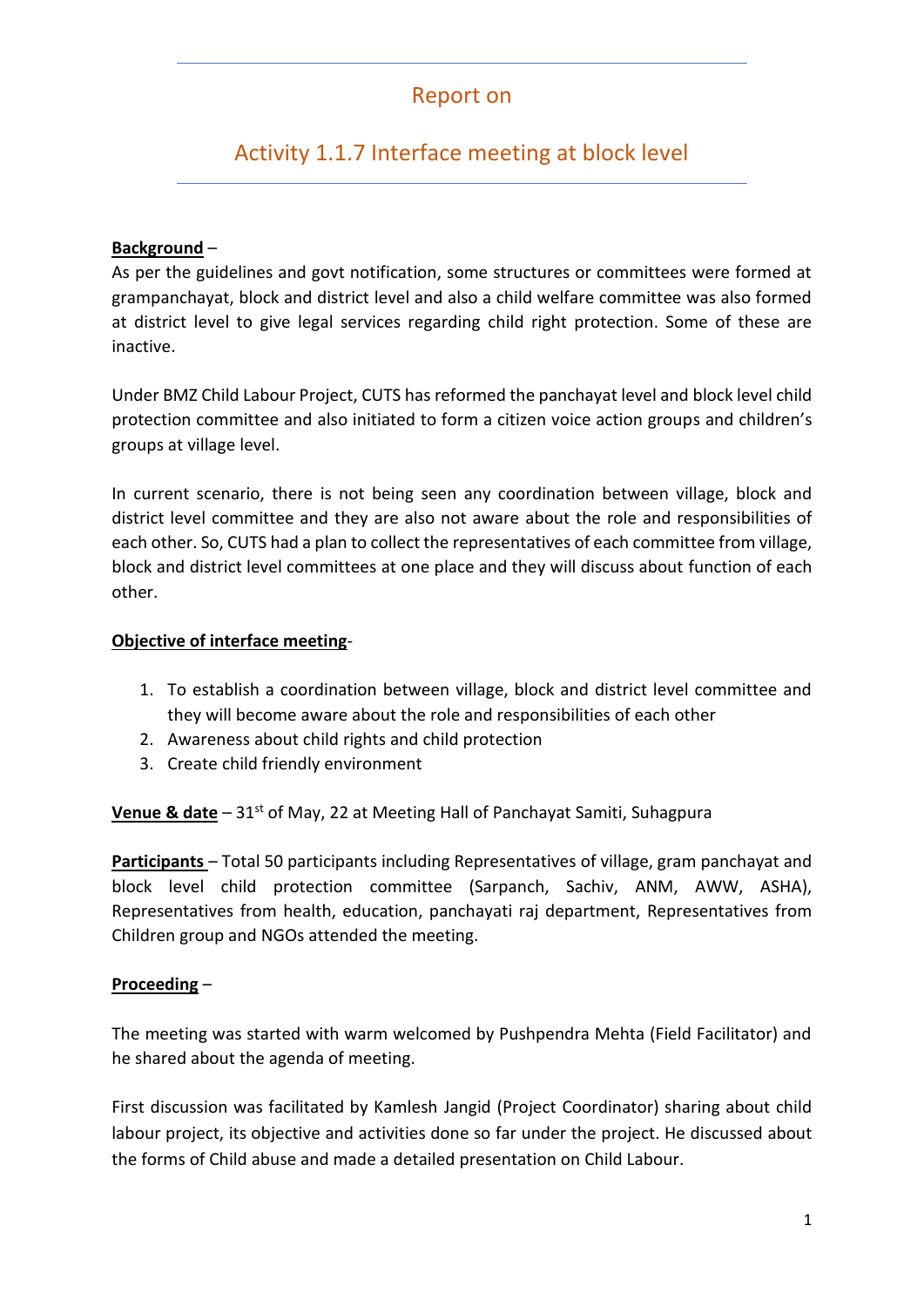Mr Jangid introduced the definition of Child labour that child labor is strictly prohibited for the children age between 6 to 14 yrs and hazardous work is prohibited for the children age between 15 to 18 yrs. He also discussed on the mis-conceptions regarding child labour in the society and it was come out that poverty is major cause of child labour in the field.

Child labor is a complex issue that deprives children of their childhood, their potential and their dignity, although child labor is an unpleasant condition but continues in our country due to socio-economic compulsions, due to poverty. Many parents leave their children for work so that the shortfall in household income may be met out, there are provision of fine and punishment if violation of rights of children are there.

The next discussion was facilitated by Mr Shanti Lal Meena (Coordinator, Child helpline 1098) by sharing the function of child line and what is the procedure of register a case in child line.

Mr Mukesh Singhal, MIS coordinator discussed on the structure and role and responsibilities of Village level, grampanchayat level and block level child protection committees. He mobilized the participants to form these committees at their grampanchayat level. A video was seen on the Child Welfare Committees structure and its responsibilities in the protection of child rights at district level and also made a brief discussion between the participants.

Mr Bharat Pargi Hon'ble Pradhan Suhagpura panchayat samiti expressed his views that we all have to understand our responsibilities in the protection of child rights. He requested to all GP representatives to form the VLCPC at own level and gave the information at panchayat samiti level in next June month and also collect the data of children from their villages and prepare plan of action for each and every child of grampanchayat.

Mr Ramesh Khatik Block Development Officer said that children are our responsibilities and we have to work together to create a safe and supportive environment for children and have to generate awareness to the family as well as society regarding child protection, child labour, child marriage, child abuse etc.

At the last, Ms Sanju Massar delivered her thank to participants for attend the meeting and for their active participation.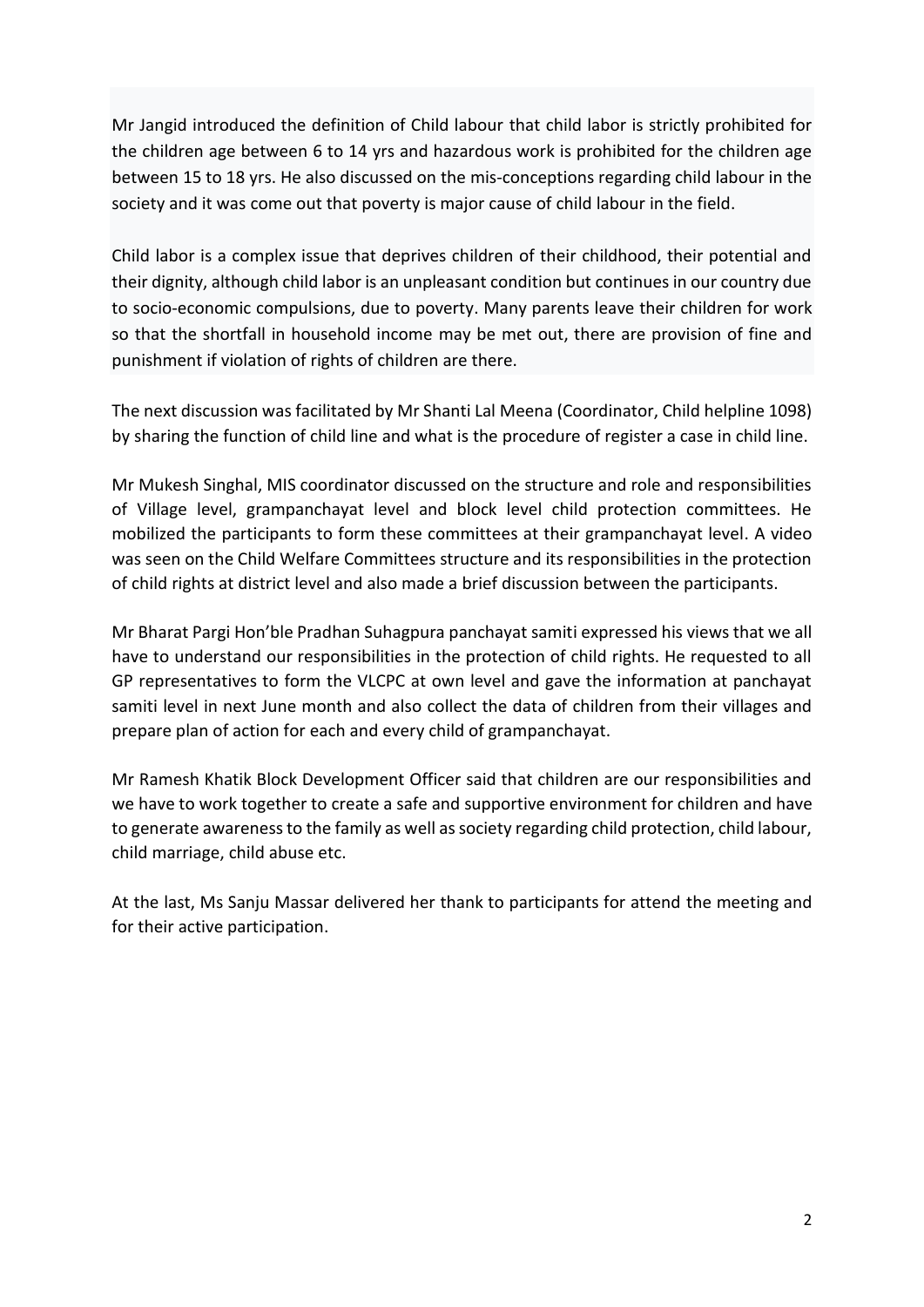## *PHOTO GALLERY*